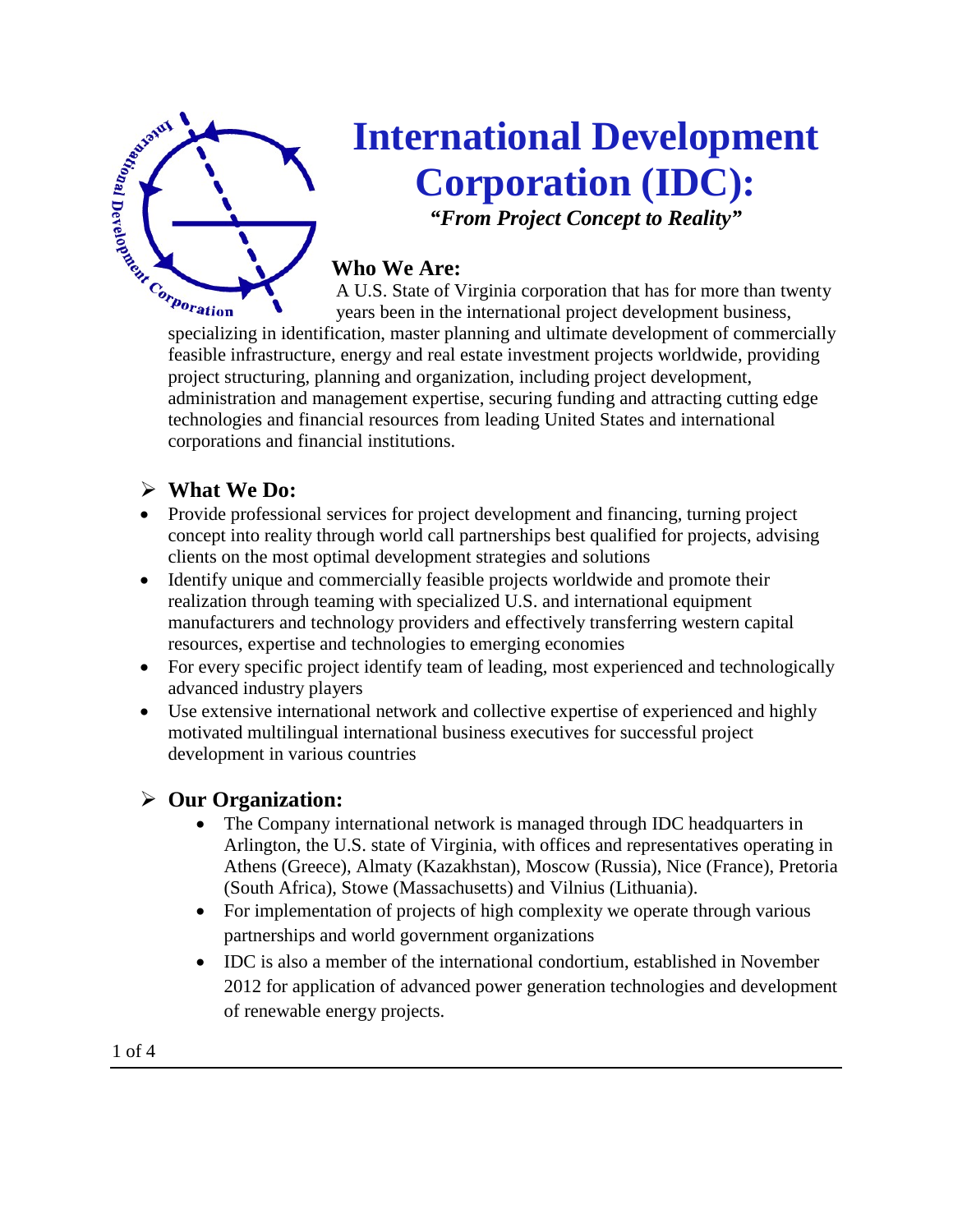# **IDC Team:**

## • **YEEKION YAP, Chairman of the Board**

Kion is the Chief Executive Officer of Bart & Associates Inc. which is one of the fastest growing software development, information technology, analysis, as well as project management companies in the Washington, D.C. area. Kion possesses significant experience in successful business development, property and asset management, banking and financing. He has been associated with IDC since early 90-ies and has oversight responsibility for the organization.

# • **VOLDEMARAS V. KANCHAS, Board Member**

Co-founder of IDC and chief executive since its establishment, accomplished business executive, economist and former diplomat, has for over 20 years primarily devoted to the management and development of international business and infrastructure projects worldwide, with particular emphasis on energy projects with a proven track record of successful dealings with foreign governments, major corporations and international financial institutions.

## • **S. B. (ANDY) CONSTANTZOS, Board Member, Project Director**

Mr. Constantzos is a member of the IDC Board of Directors and offers more than 50 years international experience with governments, consultants, and constructors in the formulation, planning, funding, development, management, operation, and maintenance of capital and commercial projects. His background includes services for projects in Afghanistan, China, Colombia, Egypt, Greece, India, Iran, Iraq, Libya, Lithuania, Mexico, Madagascar, Namibia, Oman, Saudi Arabia, South Africa, USA, and Venezuela. His previous positions include services as Senior Staff Member of Saudi Agency with a \$10.2-Billion-US budget for development of three international airports.

## • **RICHARD PERRETT, Vice President, European Union**

Head of IDC operations in the European Union markets with over 30 years of international business experience, responsible for a broad range of development activities from deal conception, master planning, detailed planning and ultimate development, experienced in setting up the development of international, private finance and consultancy divisions, all of which have become successful in broadening the company operational base. He personally brought together the first two international projects in Eastern Europe and the Middle East.

## • **SARUNAS LUCKUS, Vice President Eastern Europe, Board Member**

Project Manager Eastern Europe & Russia, head of Moscow and Lithuania offices, project development manager/specialist with an extensive hands-on experience in successful development and physical construction of investment projects in the countries of Eastern Europe and the former Soviet Union. His portfolio of successfully completed industrial projects under personal management exceeds \$US100 million.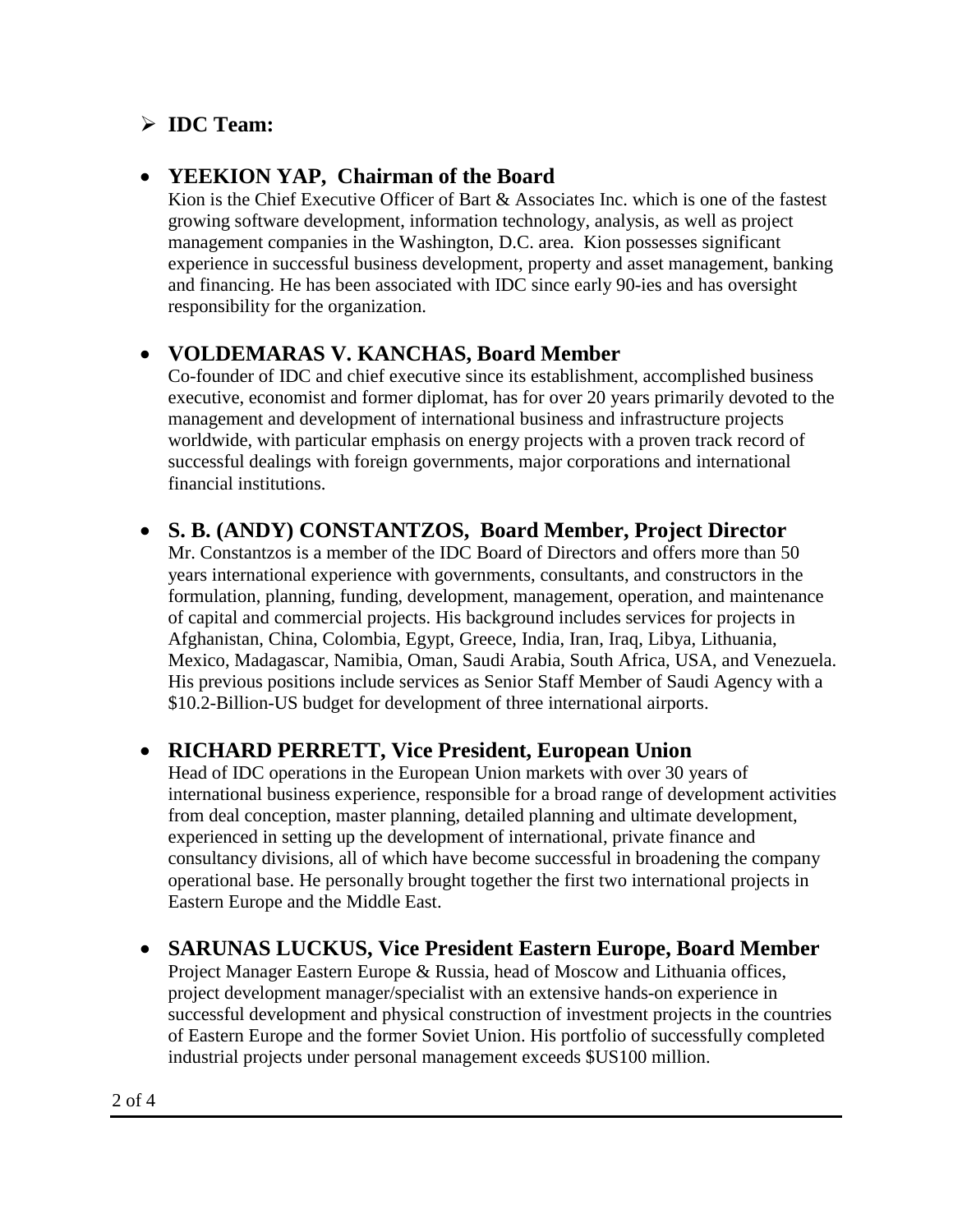## • **KEVIN STANLEY, Board Member**

Vice President and Manager of Ventech Engineers, Inc. in Pasadena, Texas---- the internationally recognized leader in design and construction of medium and small capacity crude oil refineries.

## **International Experience**

#### **Countries**

• USA • The Bahamas • Canada • the United Kingdom • the Netherlands • South Africa • Lithuania • Madagascar • Mozambique • Mexico • Russian Federation • S. Korea •

#### **Governments:**

• USA • The Bahamas • The United Kingdom • Lithuania • Madagascar • Mozambique • Russian Federation • South Africa •

#### **International Corporations & Institutions**

• California Energy (USA) • Hyatt Hotels (USA) • Hyunday (S. Korea) • Philips Electronics N.V.(The Netherlands) • Hatchinson Whampoa (HK/the UK) • Shell Canada • Leo A Daly Architetural Engineering (USA) • Sonatrach (Algeria) • Turner International (USA) • Ventech • Engineers, Inc. (USA) • Telecom South Africa • Jan De Nul • Jones Lang La Salle • Flour USA • Moffat & Nicols •

#### **Major Financial Institutions and funds**

• United States Export-Import Bank (EximBank) • Export Credit Guarantee Department (ECGD, British Government) • Midland Bank (HSBC) • Bank of America/Merrill Lynch • Sigular Guff LLC (Equity Fund, USA) •

#### **Project Industries**

• Mixed-use Real estate • Aviation Transportation • Commercial • Industrial & Energy Infrastructure • Renewable sources of energy • Resort Development • Hospitality • Resorts • Telecommunications •

## **Current project portfolio**

- **Onshore and Offshore Bunker Fuel Terminal Network in South Africa & Mozambique**. IDC initiated and designed this \$450-mil high complexity project in 2009, developing with Dinatos Consulting CC (RSA) as a Public Private Partnership (PPP) with Mozambique private corporations and Government organizations and South African private equity participation.
- **Coral Harbor Development (CHD) mixed-use real estate project in New Providence Island, the Bahamas.** The \$US3B total unique project is developed on 875 +/-5% acres of virgin land under Master Plan including hospitality, residential, commercial and entertainment facilities, an 18-hole golf course and casino, ocean front high-end estates with private marinas, 400 residential villas surrounding golf course, etc.
- **Old Bedford Road "Granite Post" luxury residential community project.**  This Project is designed, owned and built in one of the most exclusive and historically important areas in the United States, Concord, Massachusetts. Developed and financed through subsidiary HK Development • Completion- 2017
- **Alania Oil crude oil extraction and refining expansion project development and financing in North Ossetia, the Russian Federation.** Expansion of exploitation of 5.4-million MT crude oil deposits owned by Alania Oil and